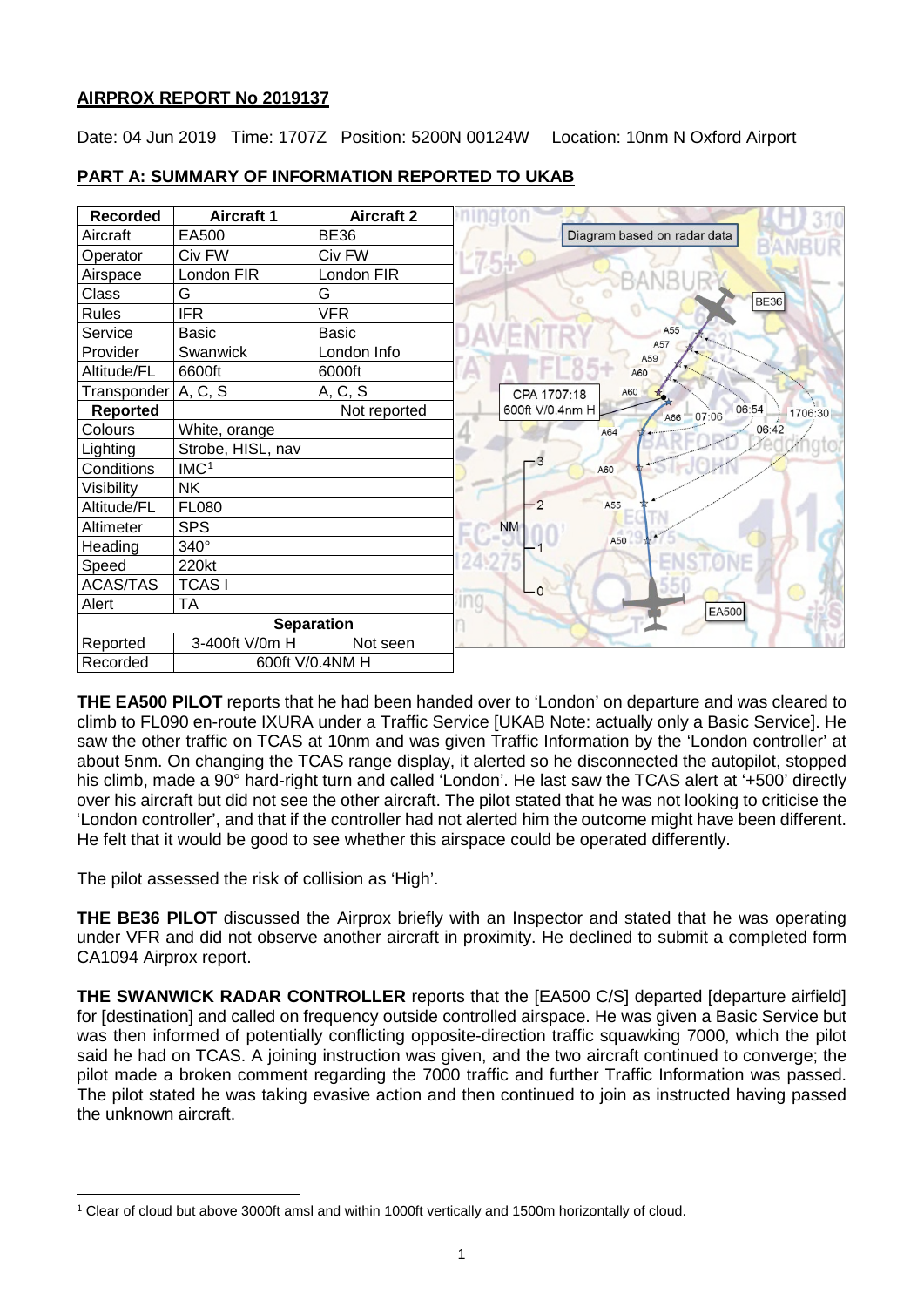### **Factual Background**

The weather at Oxford was recorded as follows:

METAR EGTK 041720Z 20010KT 9999 FEW023 BKN030 16/13 Q1000=

#### **Analysis and Investigation**

#### **NATS Investigation**

l

The pilot of [EA500C/S] reported onto the TC Cowly frequency (121.030) at 17:05:37, routeing to IXURA at 5000ft. The pilot was instructed to squawk ident and issued with a Basic Service (BS) outside [CAS].

At 17:06:09 (Figure 1), the controller instructed the pilot of [EA500C/S] to join Controlled Airspace on track IXURA in the climb to FL80. This was correctly read back by the pilot. The controller then passed traffic information "in your 1 o clock, range 5 miles, opposite direction, 5500 feet unverified." The pilot of [EA500C/S] reported that they had the aircraft on TCAS.



Figure 1 Figure 2

The low-level Short Term Conflict Alert (STCA) activated at 17:06:16, and the high-level STCA activated at 17:06:40.

The pilot of [BE36 C/S] reported onto the FIS frequency at 17:06:33. The pilot stated the aircraft type, gave a position report and confirmed that they were levelling at 6000ft. The pilot requested a Basic Service.

At 17:06:48 (Figure 2), the pilot of [EA500C/S] said "[partial EA500 C/S], that plane….". The Cowly controller passed update Traffic Information "[partial EA500 C/S] traffic now in your 1 o'clock, range 2 miles, indicating similar level". The pilot of [EA500C/S] responded "roger, we're just turning right now to er take avoiding".

CPA occurred at 17:07:03<sup>[2](#page-1-0)</sup> (Figure 3), almost coincident with the London FISO (at 17:07:04 on a different frequency) issuing the pilot of [BE36 C/S] with a Basic Service and instructing him to remain outside Controlled Airspace. This was correctly read back.

<span id="page-1-0"></span> $2$  UKAB analysis indicated that CPA occurred at 17:07:18 with a vertical separation of 600ft and lateral separation of 0.4NM.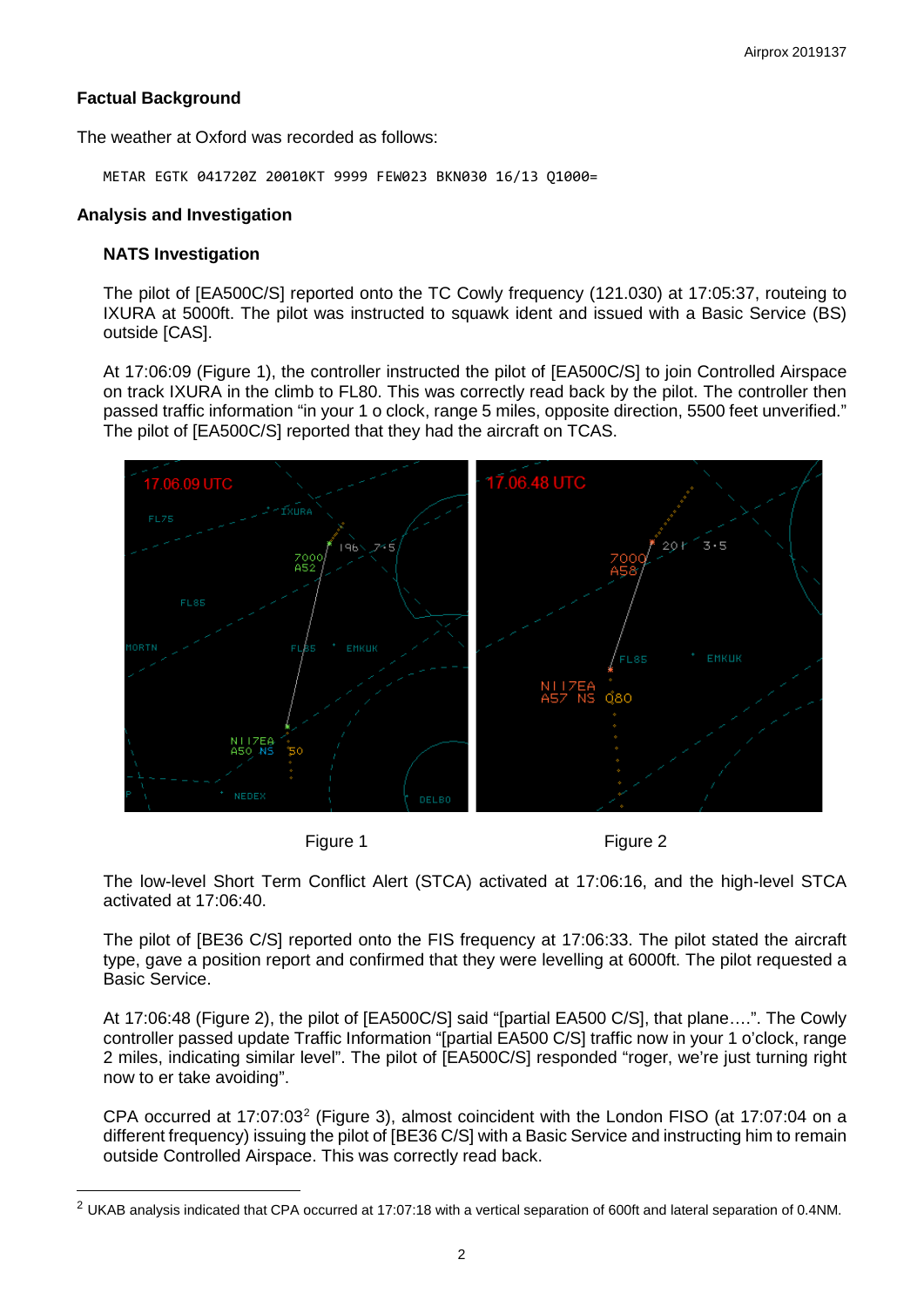

Figure 3

### CAP774 states that:

*2.1 A Basic Service is an ATS provided for the purpose of giving advice and information useful for the safe and efficient conduct of flights. This may include weather information, changes of serviceability of facilities, conditions at aerodromes, general airspace activity information, and any other information likely to affect safety. The avoidance of other traffic is solely the pilot's responsibility.* 

*Basic Service relies on the pilot avoiding other traffic, unaided by controllers/ FISOs. It is essential that a pilot receiving this ATS remains alert to the fact that, unlike a Traffic Service and a Deconfliction Service, the provider of a Basic Service is not required to monitor the flight.*

The pilot of [EA500C/S] filed an Airprox report in response to an encounter with [BE36 C/S] whilst 4.8nm south of IXURA. The incident occurred at approximately 6300ft as [EA500C/S] was climbing to FL80. ATSI reviewed the radar data and the closest point of approach, at 17:07:03, was recorded on the LTC Multi-Track Radar as 1.9nm and [3](#page-2-0)00 feet<sup>3</sup>. This event occurred in Class G airspace where there are no separation requirements; separation was the responsibility of the pilots.

### **UKAB Secretariat**

The EA500 and BE36 pilots shared an equal responsibility for collision avoidance and not to operate in such proximity to other aircraft as to create a collision hazard<sup>[4](#page-2-1)</sup>. If the incident geometry is considered as head-on or nearly so then both pilots were required to turn to the right<sup>[5](#page-2-2)</sup>. If the incident geometry is considered as converging then the EA500 pilot was required to give way to the BE3[6](#page-2-3) $^{\circ}$ .

### **Summary**

An Airprox was reported when an EA500 and a BE36 flew into proximity at 1707Z on Tuesday  $4<sup>th</sup>$  June 2019. The EA500 pilot was operating under IFR in IMC (but clear of cloud) in receipt of a Basic Service from Swanwick. The BE36 pilot reported operating under VFR.

<span id="page-2-0"></span>l <sup>3</sup> UKAB analysis indicated that CPA occurred at 17:07:18 with a vertical separation of 600ft and lateral separation of 0.4NM.

<span id="page-2-1"></span><sup>4</sup> SERA.3205 Proximity.

<span id="page-2-2"></span><sup>5</sup> SERA.3210 Right-of-way (c)(1) Approaching head-on.

<span id="page-2-3"></span><sup>6</sup> SERA.3210 Right-of-way (c)(2) Converging.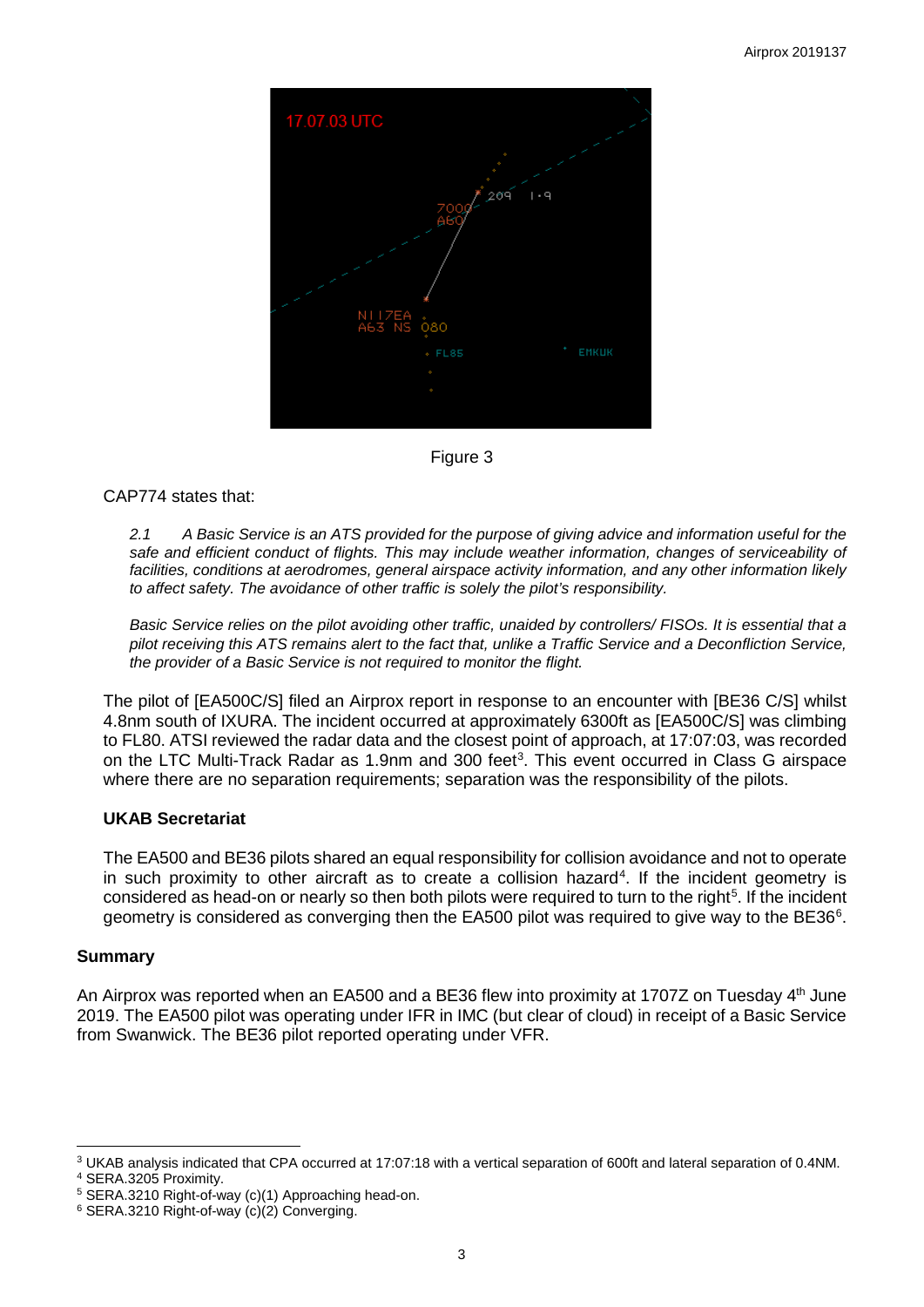## **PART B: SUMMARY OF THE BOARD'S DISCUSSIONS**

Information available consisted of reports from both pilots, radar photographs/video recordings, a report from the air traffic controller involved and a report from the appropriate operating authority. Relevant contributory factors mentioned during the Board's discussions are highlighted within the text in bold, with the numbers referring to the Contributory Factors table displayed in Part C.

Members first discussed the pilots' actions and comment was made about the EA500 pilot conducting IFR operations in busy airspace in receipt of only a Basic Service. Members were informed that it was not possible to obtain a Traffic or Deconfliction Service from Swanwick in that area below 7000ft, and that IFR traffic departing the associated departure airfield was routinely transferred to Swanwick as soon as possible so as to facilitate their coordination of CAS entry rather than being held on that airfield's frequency (and therefore with the potential for a Traffic Service) as they climbed. Additionally, airways joining clearance was only given once an aircraft was airborne, so the EA500 pilot was, in effect, forced to get airborne with only the provision of a Basic Service. Members expressed their dissatisfaction with this arrangement but acknowledged that, in the event, the Swanwick controller had provided Traffic Information to the EA500 pilot. However, the Board felt that passing of Traffic Information under only 'duty of care' whilst in receipt of a Basic Service was not a satisfactory substitute for a formal Traffic or Deconfliction Service.

For his part, the BE36 pilot was in receipt of a Basic Service from London Information and was unaware of the converging EA500. Notwithstanding, his transponder had enabled the barrier of a TAS alert to the EA500 pilot (**CF1**), who used that and the Swanwick controller's Traffic Information to make an avoiding turn.

Some members wondered why, having been told that the BE36 was in his right 1 o'clock, the EA500 pilot had elected to turn towards it; they wondered whether his TAS had been indicating a different bearing (TAS azimuth indications from the processing of SSR signals are notoriously unreliable). Similarly, the EA500 pilot had perceived that the other aircraft was '+500' (ft) above, and had reported levelling off, when in fact it was approximately co-altitude when he received the Traffic Information, and about 500ft below him thereafter as he commenced his turn. Members wondered whether he may have become somewhat confused about the TAS indications and whether this may have influenced his perception of the geometry; had he assimilated the actual altitude separation and his rate of climb, then the best course of action would probably have been just to expedite his climb instead.

The Board commended the controller for providing Traffic Information in a situation that presented an increasing risk of collision despite only operating a Basic Service. Ultimately, members felt that his input and the actions of the EA500 pilot had resulted in an adequate degree of separation being obtained and the Board agreed that, ultimately, the risk of collision had been averted, although they noted that neither pilot saw the other aircraft (**CF2**).

### **PART C: ASSESSMENT OF CAUSE AND RISK**

#### Contributory Factors:

| 2019137                                              |                                |                                                                     |  |  |  |
|------------------------------------------------------|--------------------------------|---------------------------------------------------------------------|--|--|--|
| Factor                                               | <b>Description</b>             | Amplification                                                       |  |  |  |
| <b>Flight Elements</b>                               |                                |                                                                     |  |  |  |
| • Electronic Warning System Operation and Compliance |                                |                                                                     |  |  |  |
| Contextual                                           | • ACAS/TCAS TA                 | TCAS TA / CWS indication                                            |  |  |  |
| • See and Avoid                                      |                                |                                                                     |  |  |  |
| <b>Human Factors</b>                                 | • Monitoring of Other Aircraft | Non-sighting or effectively a non-sighting by one or<br>both pilots |  |  |  |